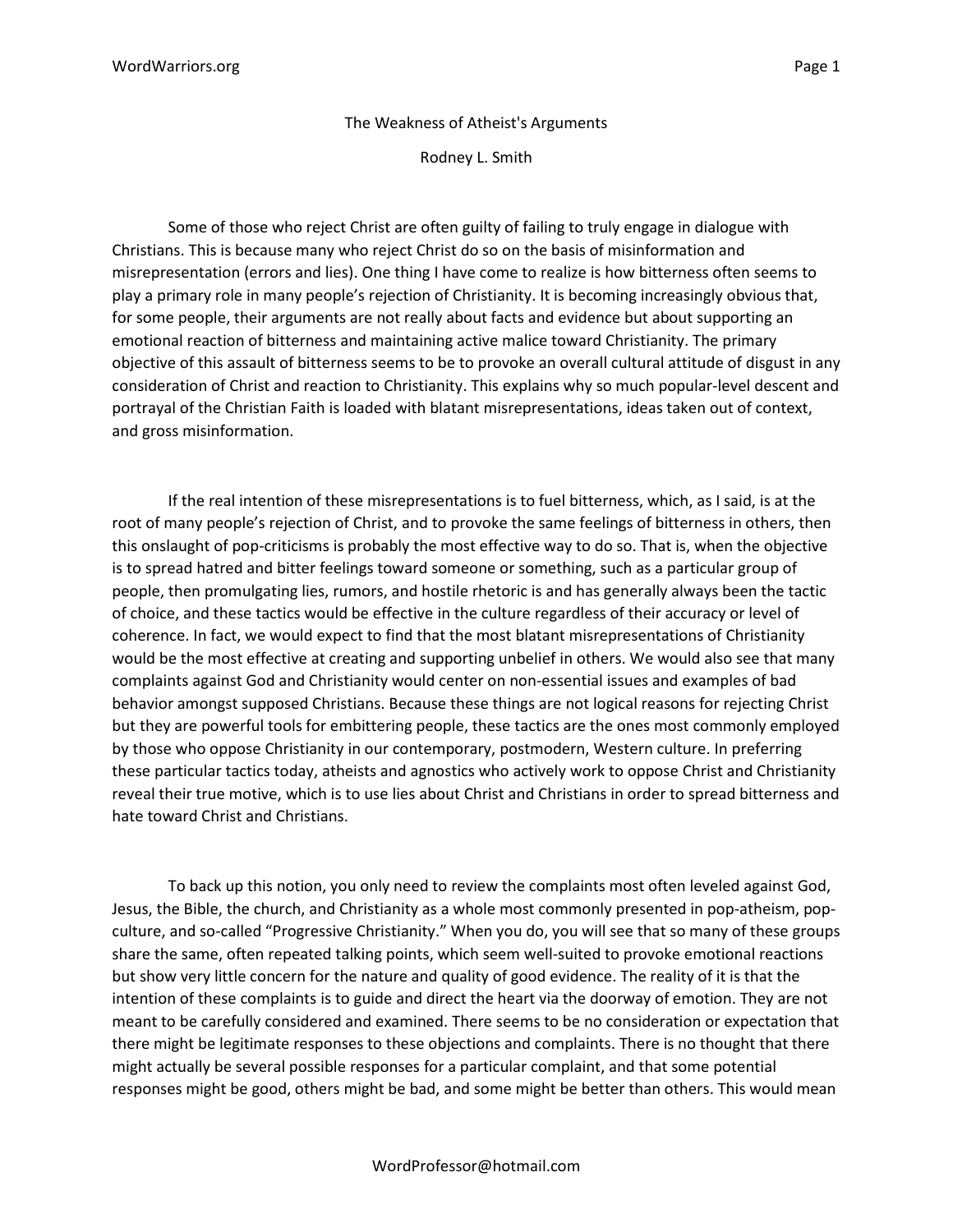that responses offered by Christians would need to be thoroughly understood and carefully weighed, and the vast majority of those who oppose Christianity are far from that level of careful, thoughtful consideration of the actual issues and details.

Another thing that this explains is why thoughtful responses to these complaints are almost always unwelcome. The complainer is not seeking an answer to the problem and doesn't even seem to want an answer. This is because the problem or complaint will not be effective at creating bitterness if it is undermined by a thoughtful response. Another line of evidence that both supports what I'm saying here and exposes this tactic is when so many of those who bring these kinds of complaints against Christianity often respond to thoughtful answers by changing the subject to a new complaint. After all, they have hundreds of them to pull from. There is a seemingly endless supply of such popular complaints to launch at any particular defender of Christianity and call it dialogue, and each time one complaint is answered, two more are brought up, usually with no counter of substantial response given to the answer that was just provided. Rather, the complainant attempts to steamroll over the Christian by launching complaint after complaint in a quick, rapid-fire succession, doing very little listening, if any, to the viewpoints which differ from or in opposition to his or her own. At the end this kind of exchange, the atheist oftentimes feels even more grounded in his or her view of Christianity as absurd, false, and evil. Also, they perceive themselves as champions for diversity in their resistance of Christianity, all the while they are seemingly unaware of the fact that they rejected any allowance of diversity in thinking and point of view by refusing to engage in thoughtful dialogue in favor of merely shutting down those who think anything differently than them without really listening or responding to the points offered by those on the other side of the isle.

So, what do we do with this information? It is important that Christians keep in mind that we are not just answering riddles when presented with popular complaints against Jesus and Christianity. Sometimes we are responding to hearts that have become bitter toward the very idea of Jesus due to a flood of complaints they never even intended to get answers to, or they perhaps intended to not get answers to. We still need to provide answers as we are able and as it seems wise to us to do so, in a spirit of gentleness and respect, defending the truth to whatever extent we know it and can see it in reality, and remaining humble by realizing that we don't know everything but always have something to learn, even from atheists. Let us not fall into the same trap of failing to truly listen to and communicate with others who believe and think differently that we do and in opposition to the truth. However, we must also recognize there is a lot more taking place in these encounters than intellectual discussion. There is real spiritual warfare going on, and now we know that there is an emotional battlefield, as well. Finally, we must never allow someone else's bitter mentality to rub off on us and cause us to become bitter toward them.

In summary, this article exposes a fundamental weakness in the arguments of popular atheists against Christianity, the simple fact that there is often no argument there whatsoever, only attempts to attack Christians, Christ, and Christianity as a whole, in order to emotionally sway people away from Jesus and the truth of the Christian Faith. We absolutely need to be aware of this tactic and to expose